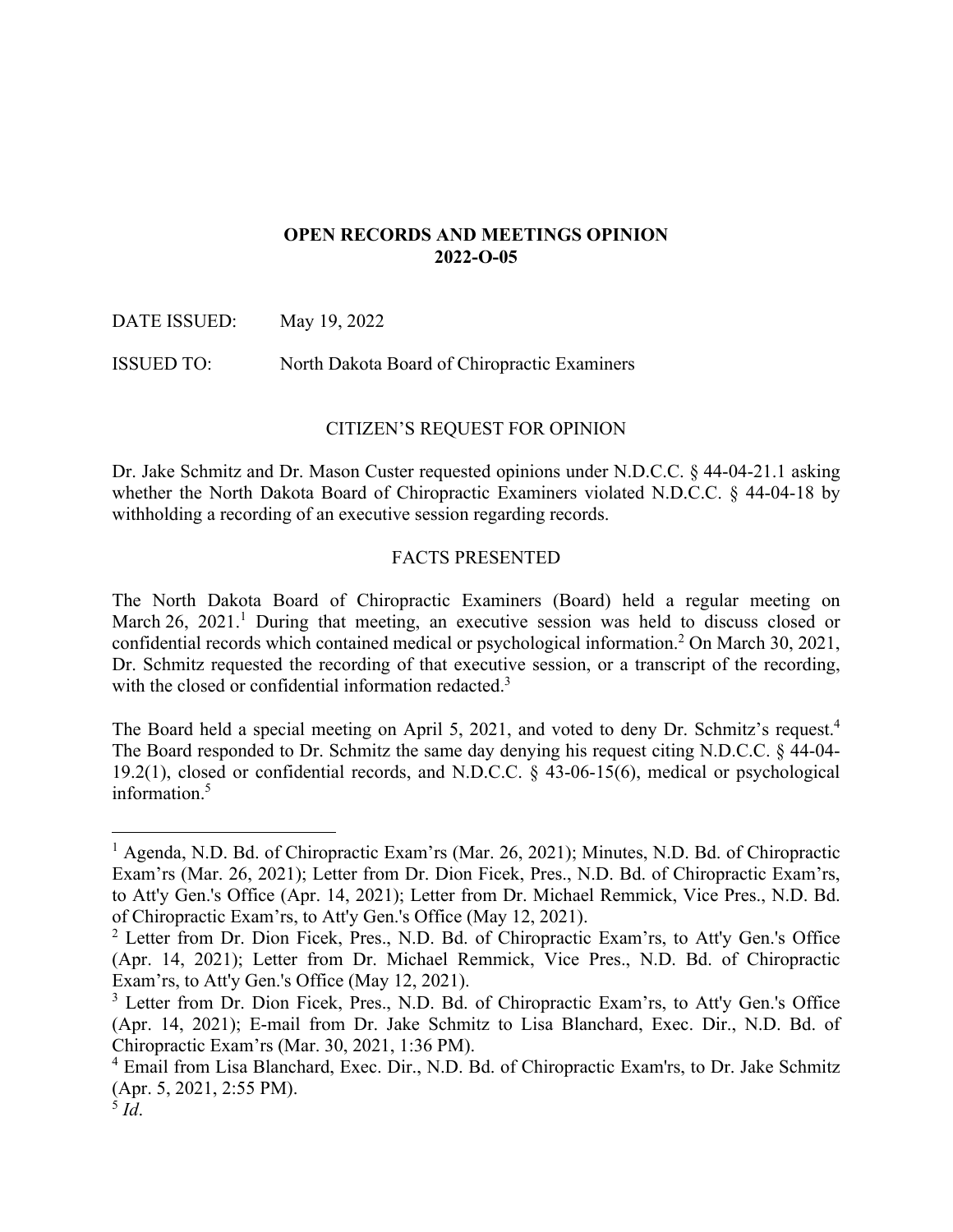## OPEN RECORDS AND MEETINGS OPINION 2022-O-05 May 19, 2022 Page 2

On April 7, 2021, Dr. Custer requested a copy of the same executive session recording.<sup>6</sup> The Board's executive director sent a response to Dr. Custer on April 8, 2021, informing him the Board scheduled a special meeting to discuss his request.<sup>7</sup> On April 14, 2021, the Board met, voted to deny Dr. Custer's request based on N.D.C.C. §§ 44-04-19.2(1) and 43-06-15(6), and informed him of the denial in writing.<sup>8</sup>

#### ISSUE

Whether the Board properly withheld an executive session recording discussing closed or confidential records from Dr. Schmitz and Dr. Custer.

### ANALYSIS

All records of a public entity must be open to the public unless otherwise specifically provided by law.<sup>9</sup> A governing body may hold an executive session to consider or discuss closed or confidential records.<sup>10</sup> Section 43-06-15, N.D.C.C., further protects medical or psychological information relative to the examination or treatment of a licensed chiropractor.<sup>11</sup> Unless the executive session was required to be confidential, a recording of an authorized executive session can be disclosed only pursuant to court order, to the attorney general for the purpose of administrative review under N.D.C.C.  $\&$  44-04-21.1, or upon majority vote of the governing body.12 Dr. Schmitz and Dr. Custer both asked the Board for the recording of the March 26, 2021, executive session.

Dr. Schmitz, acknowledging medical and psychological records are protected by statute, asked for a redacted transcript of the executive session.<sup>13</sup> This request presumes parts of the executive

<sup>&</sup>lt;sup>6</sup> Letter from Dr. Michael Remmick, Vice Pres., N.D. Bd. of Chiropractic Exam'rs, to Att'y Gen.'s Office (May 12, 2021).

<sup>&</sup>lt;sup>7</sup> Letter from Dr. Michael Remmick, Vice Pres., N.D. Bd. of Chiropractic Exam'rs, to Att'y Gen.'s Office (May 12, 2021); E-mail from Lisa Blanchard, Exec. Dir., N.D. Bd. of Chiropractic Exam'rs, to Dr. Mason Custer (Apr. 8, 2021, 2:22 PM).

<sup>&</sup>lt;sup>8</sup> Minutes, N.D. Bd. of Chiropractic Exam'rs (April 14, 2021); Letter from Dr. Michael Remmick, Vice Pres., N.D. Bd. of Chiropractic Exam'rs, to Att'y Gen.'s Office (May 12, 2021).  $9^9$  N.D.C.C. § 44-04-18.

 $10$  N.D.C.C. §§ 44-04-19.1(2), (5); 44-04-19.2(1).

<sup>11</sup> *See also* N.D.C.C. § 43-06-14.1(7) (protecting patient testimony or records); N.D.A.G. 2019- O-19.

 $12$  N.D.C.C. § 44-04-19.2(5).

<sup>&</sup>lt;sup>13</sup> E-mail from Dr. Jake Schmitz to Att'y Gen.'s Office (Apr. 6, 2021, 8:09 AM).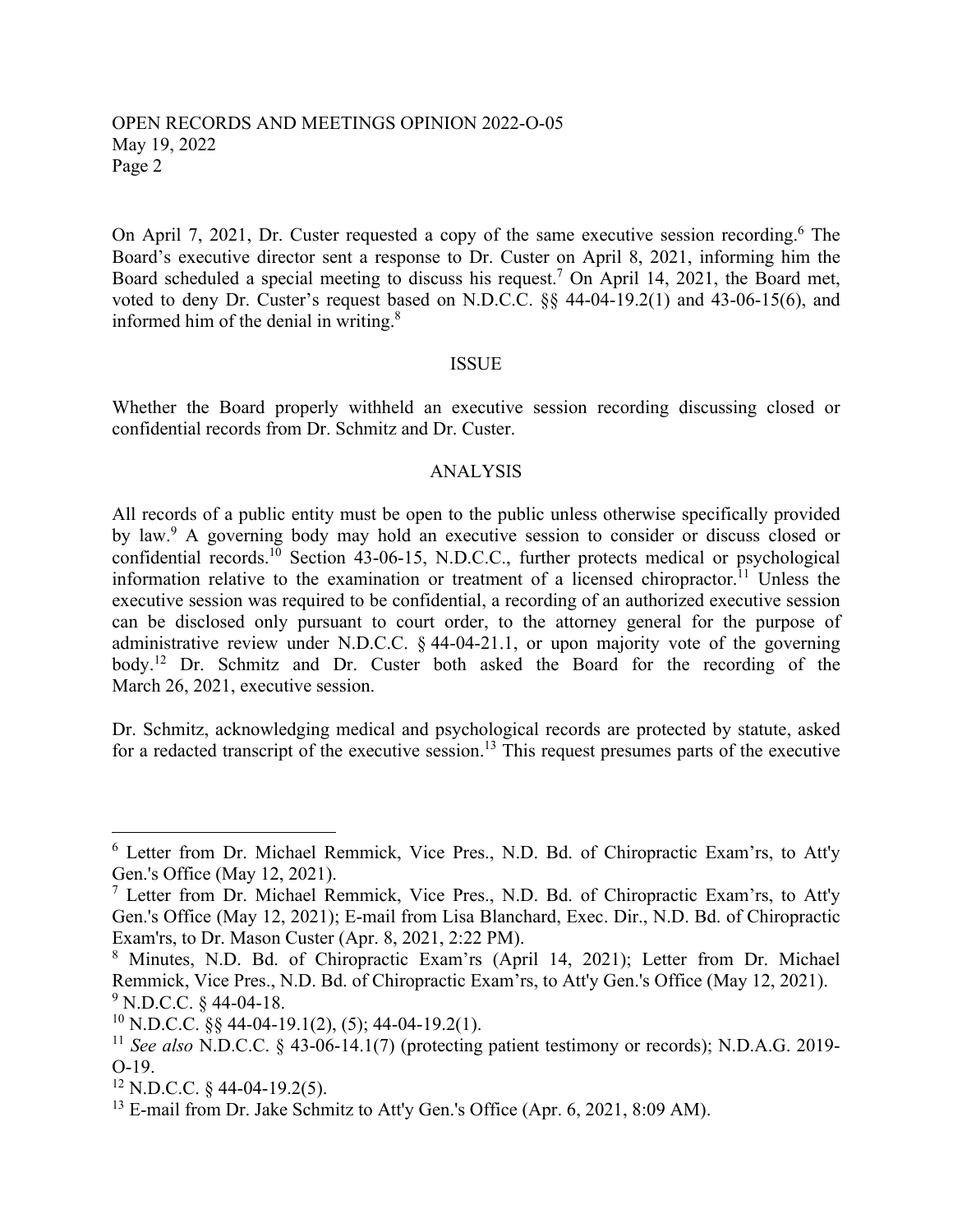## OPEN RECORDS AND MEETINGS OPINION 2022-O-05 May 19, 2022 Page 3

session are open and can be redacted.<sup>14</sup> The purpose of an executive session is not only to protect the records being discussed, but also to protect the consideration or discussion of those closed or confidential records.15 The Board's discussion about the protected records is also protected. Therefore, there is no "open" portion of the executive session to provide without redaction. If there were "open" portions of the executive session that could be released, then those parts of the session would not be authorized by law.16

Dr. Custer also requested a copy of the executive session and argues the Board "cannot deny [his] request for the recording [of the executive session], since it is [his] medical/psychological information" being discussed and the "intent of the law" is to protect his information from the public, not deny his ability to request the discussion that took place regarding his personal information.<sup>17</sup>

However, Dr. Custer's request for records was not for his own medical or psychological records which may be released with an appropriate waiver.<sup>18</sup> Rather, his request was for the entire executive session recording.<sup>19</sup> The protection of the discussion of the protected records by the Board during executive session is not something that can be waived by Dr. Custer.

The Board entered into this executive session to discuss closed or confidential records.<sup>20</sup> The Board also properly recorded the session. The recording is a separate and distinct record from the protected records being discussed during the executive session. An executive session not only protects closed or confidential records, but also the governing body's discussion of those protected records.21

<sup>&</sup>lt;sup>14</sup> *See generally* N.D.C.C. § 44-04-18.10(1) (A public entity may not deny a request for an open record on the grounds that the record also contains confidential or closed information.) 15 N.D.C.C. § 44-04-19.2.

<sup>16</sup> *See* N.D.C.C. § 44-04-21.1(1) (any interested person may request an attorney general's opinion to review a . . . violation of section . . . 44-04-19.2). The validity of the executive session was not a question asked by either requester.

<sup>&</sup>lt;sup>17</sup> E-mail from Dr. Mason Custer to to Att'y Gen.'s Office (Apr. 18, 2021, 5:58 PM).

<sup>18</sup> *See* N.D.A.G. 99-L-30 (there is an assumption confidentiality imposed by law can be waived by the party or parties who are intended to benefit from making the records confidential).

 $19^{19}$  E-mail from Dr. Mason Custer to to Att'y Gen.'s Office (Apr. 18, 2021, 5:58 PM).

<sup>&</sup>lt;sup>20</sup> "A governing body may hold an executive session to consider or discuss closed or confidential records." N.D.C.C. § 44-04-19.2.

<sup>&</sup>lt;sup>21</sup> N.D.C.C. § 44-04-19.2 (governing body may hold an executive session to consider or discuss closed or confidential records); N.D.A.G. 98-O-06 (discussion about a child's grades in a recorded grade book, a confidential education record under Family Educational Rights and Privacy Act, 23 U.S.C. § 1232g, was properly held in executive session).